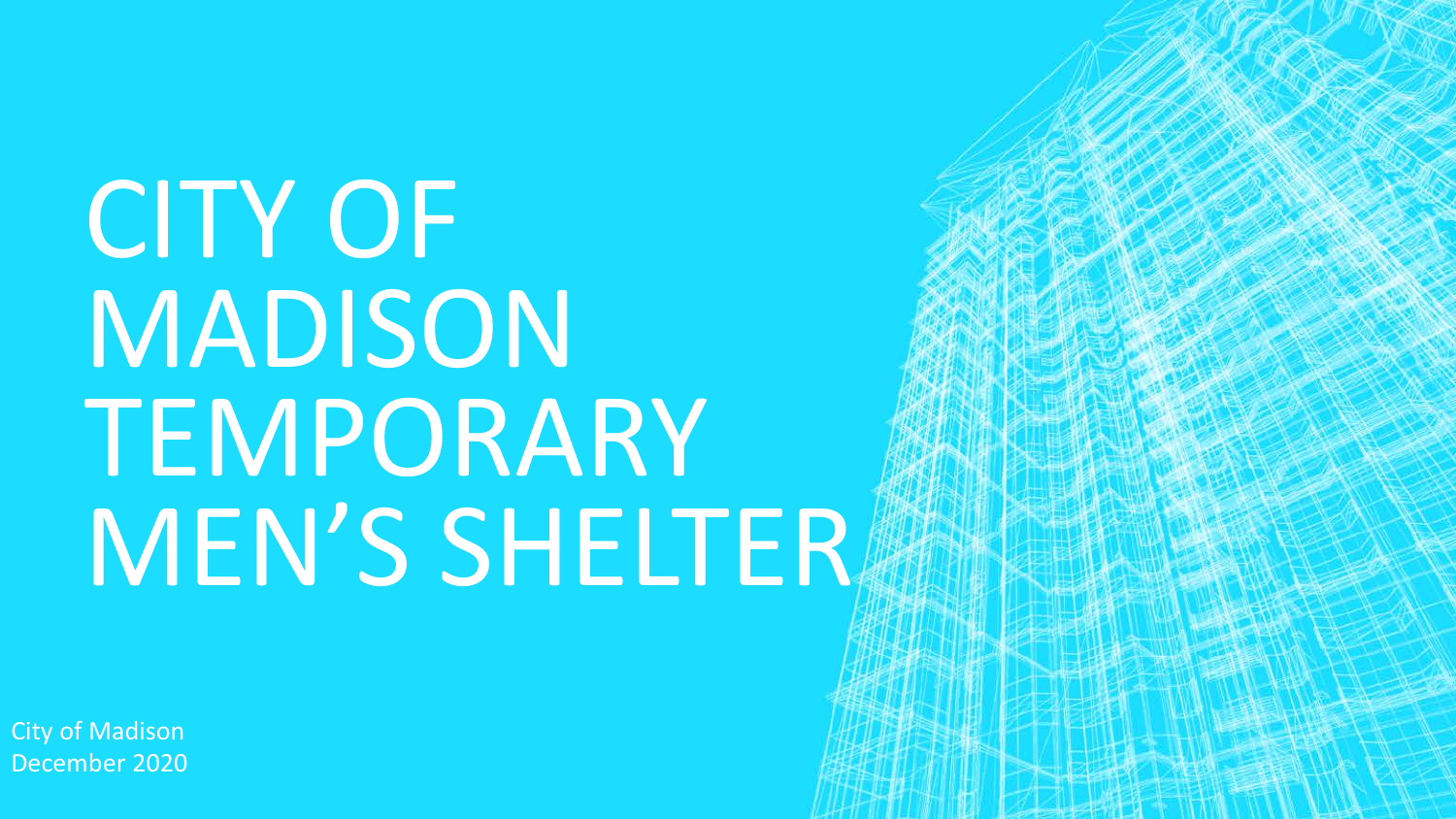# HOMELESSNESS CONTEXT

- Families
	- About 90 families currently sheltered in local hotels
	- New shelter planned for 600 block of East Washington
	- **EXA)** Temporary facility to provide bridge to new shelter
- Vulnerable Population Hotels
	- Public Health-guided criteria
	- 210 rooms in local hotels
- **Example 2 Isolation and Quarantine Hotels (Medical Respite)** 
	- Confirmed positive test for COVID-19 infection
	- Exhibiting common symptoms
	- **EXECT** Known contacts of positive cases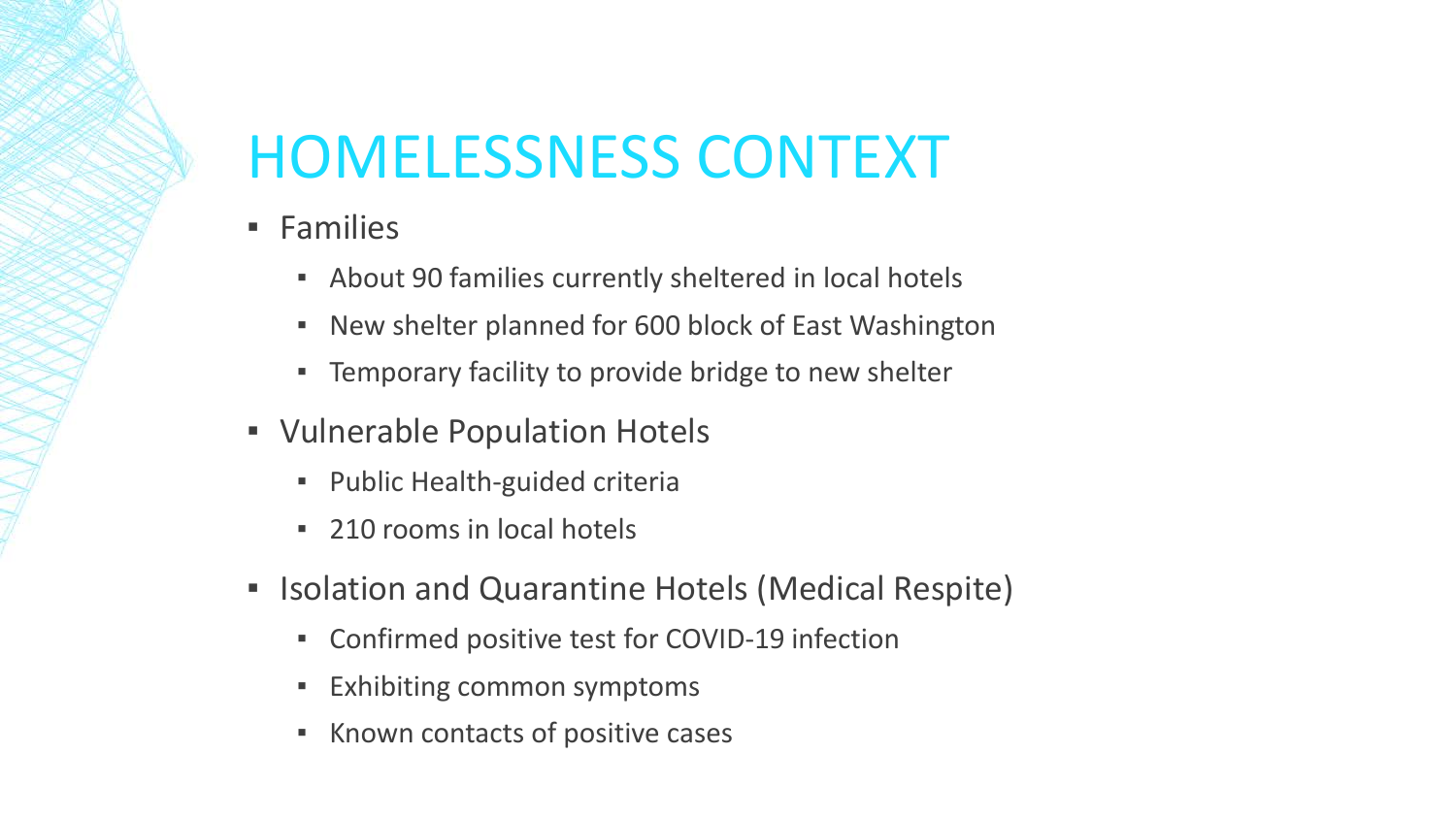# HOMELESSNESS CONTEXT

- **Example Women** 
	- **EXED:** TSA shelter can serve up to 65 women
- Men
	- Downtown venues served up to 170 men
	- Warner Park
		- Capacity to shelter 135
		- Currently serving 90-95
- Unsheltered Homeless
	- Peaked in September at about 210
	- Current estimate about 110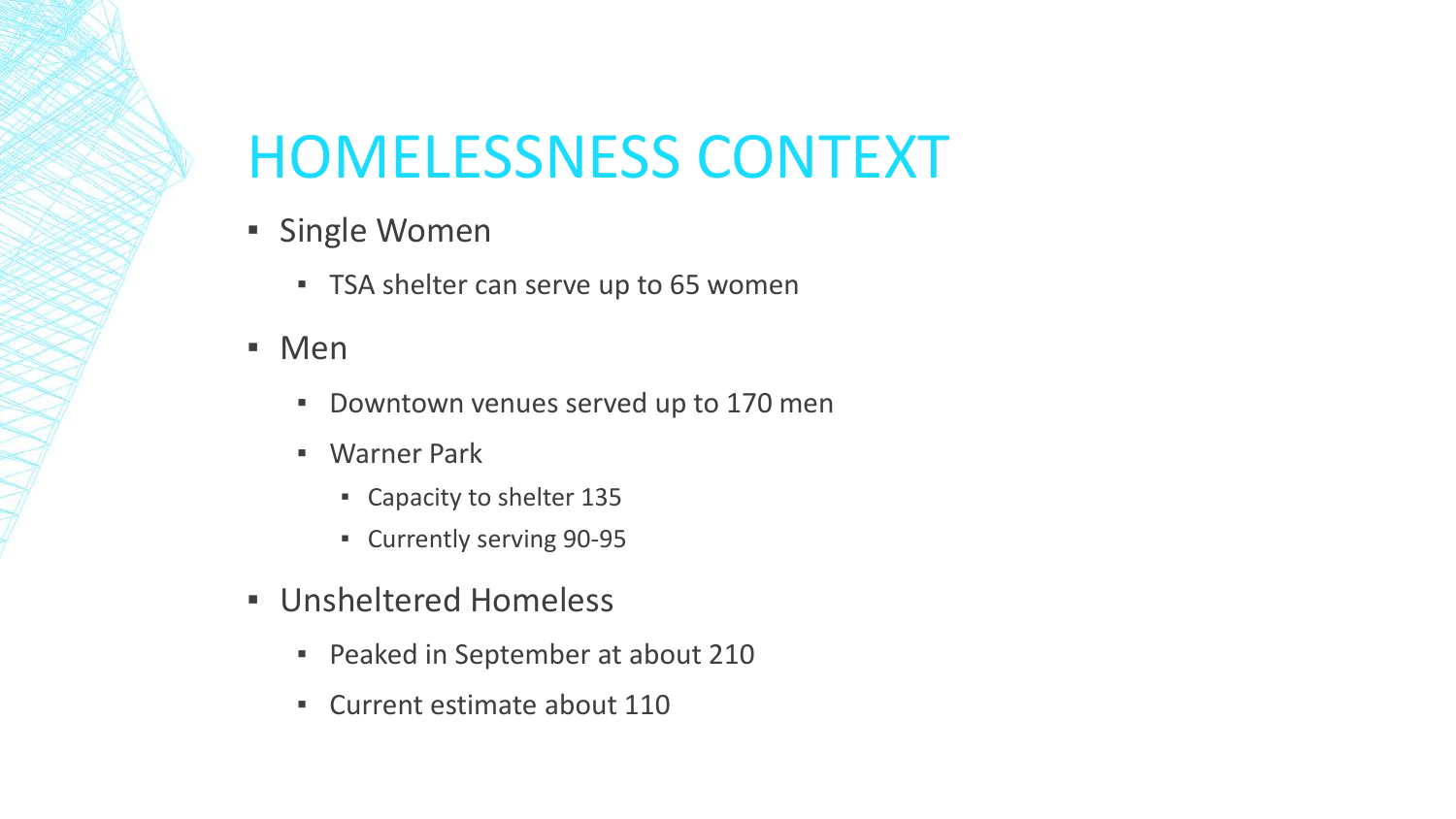# MEN'S OVERNIGHT SHELTER

- 35 years in downtown church basements
- Forced to close due to health and safety concerns (COVID-19)
- **EXED Warner Park offered needed space and capacity**
- **EXECT:** First Street offers even more capacity
- It is intended to provide bridge to planned new men's shelter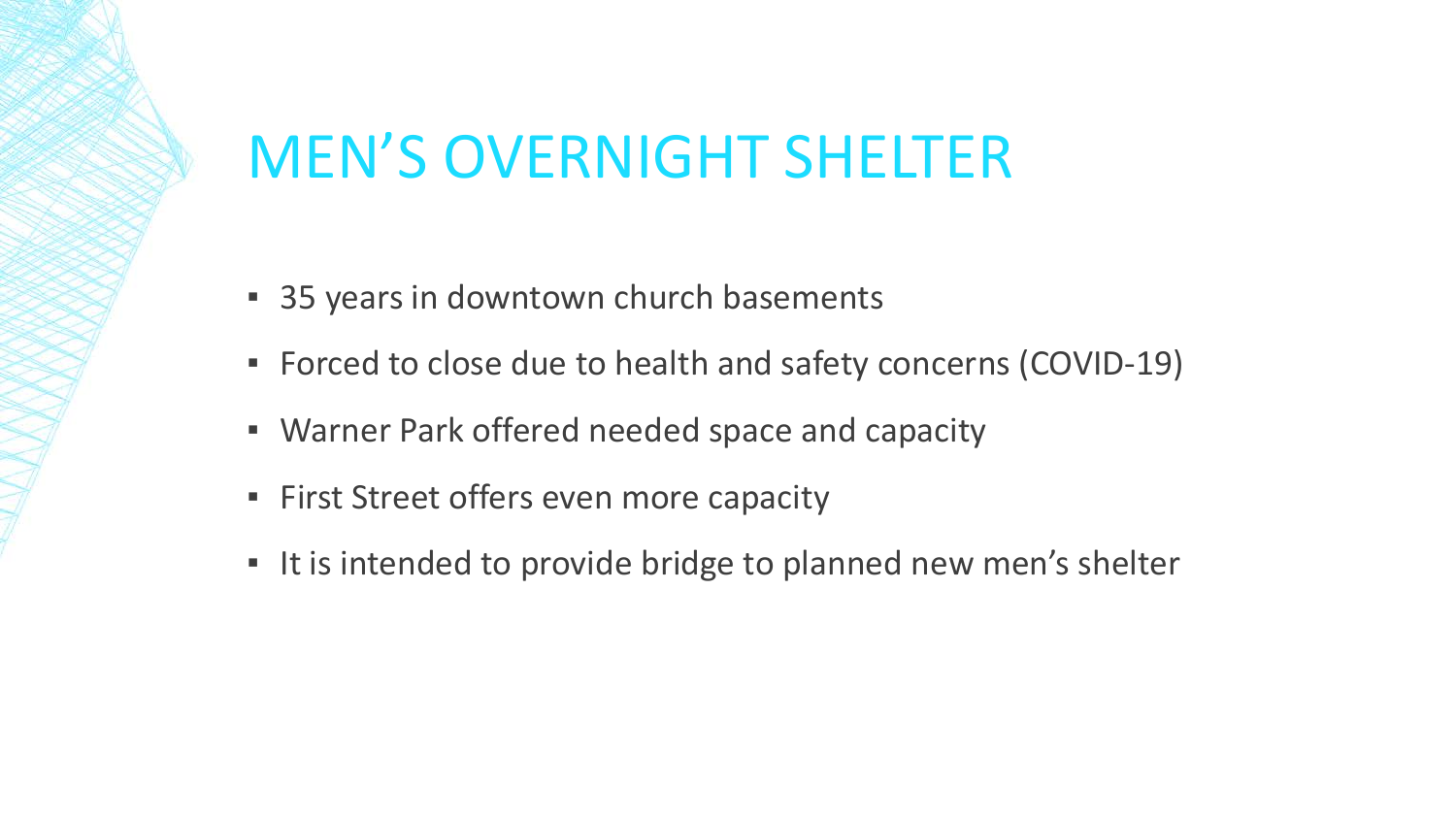# ANTICIPATED TIMELINE

- **Example 1 First Street Facility** 
	- **EXECUTED Scheduled to open Wednesday Dec 16**
	- Will vacate to allow for renovation, expected to take place in Q4 2021, for Madison Public Market
	- Porchlight Inc. will continue as operator
	- Other City functions at the site will continue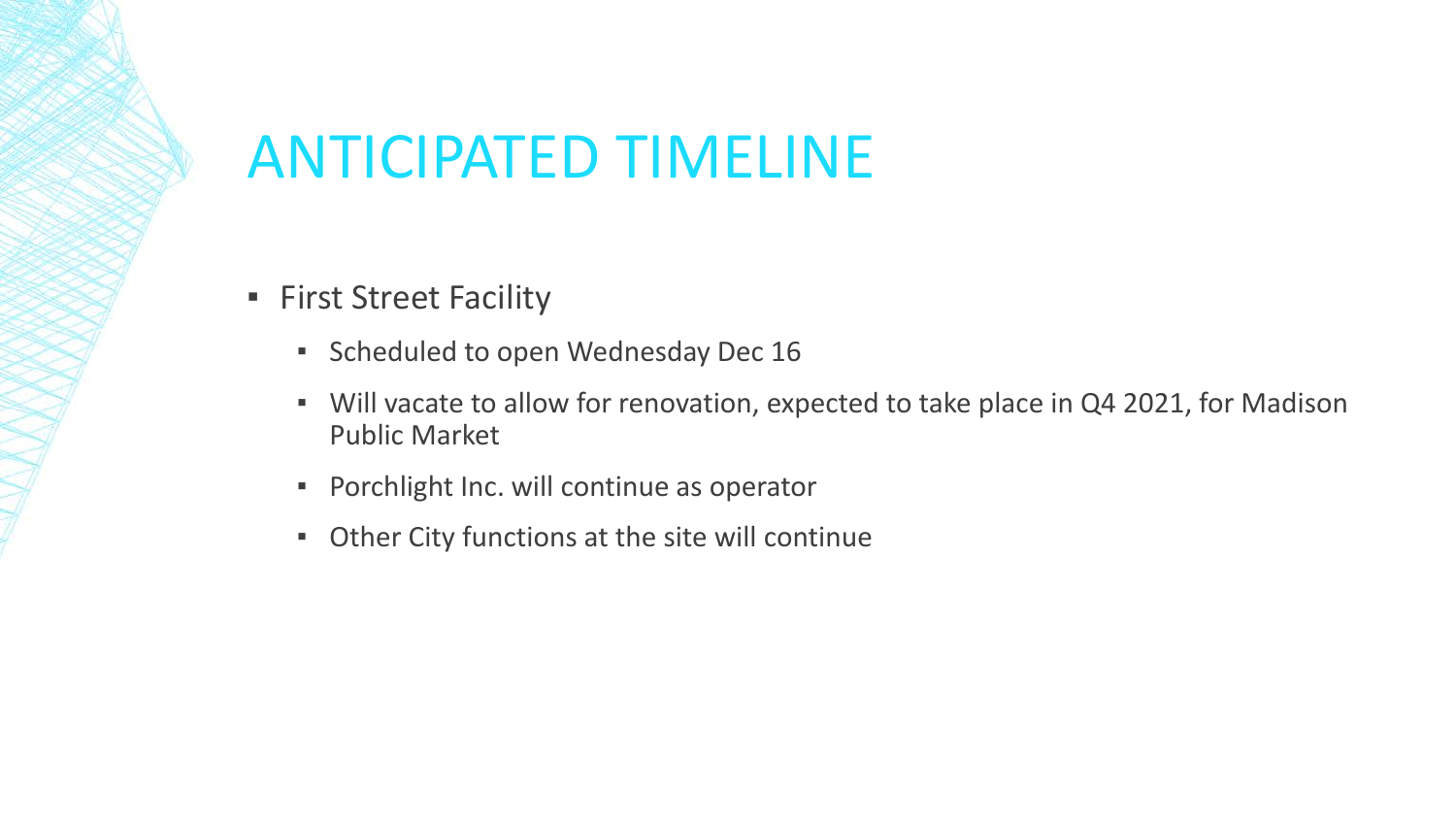# SHELTER OPERATION

- Expect to function as overnight shelter only
- Shelter hours 5 p.m. to 8 a.m.
- **Daily bus transportation at open and close**
- **On-site parking**
- **.** Indoor intake and health screening
- **E** Dinner and breakfast served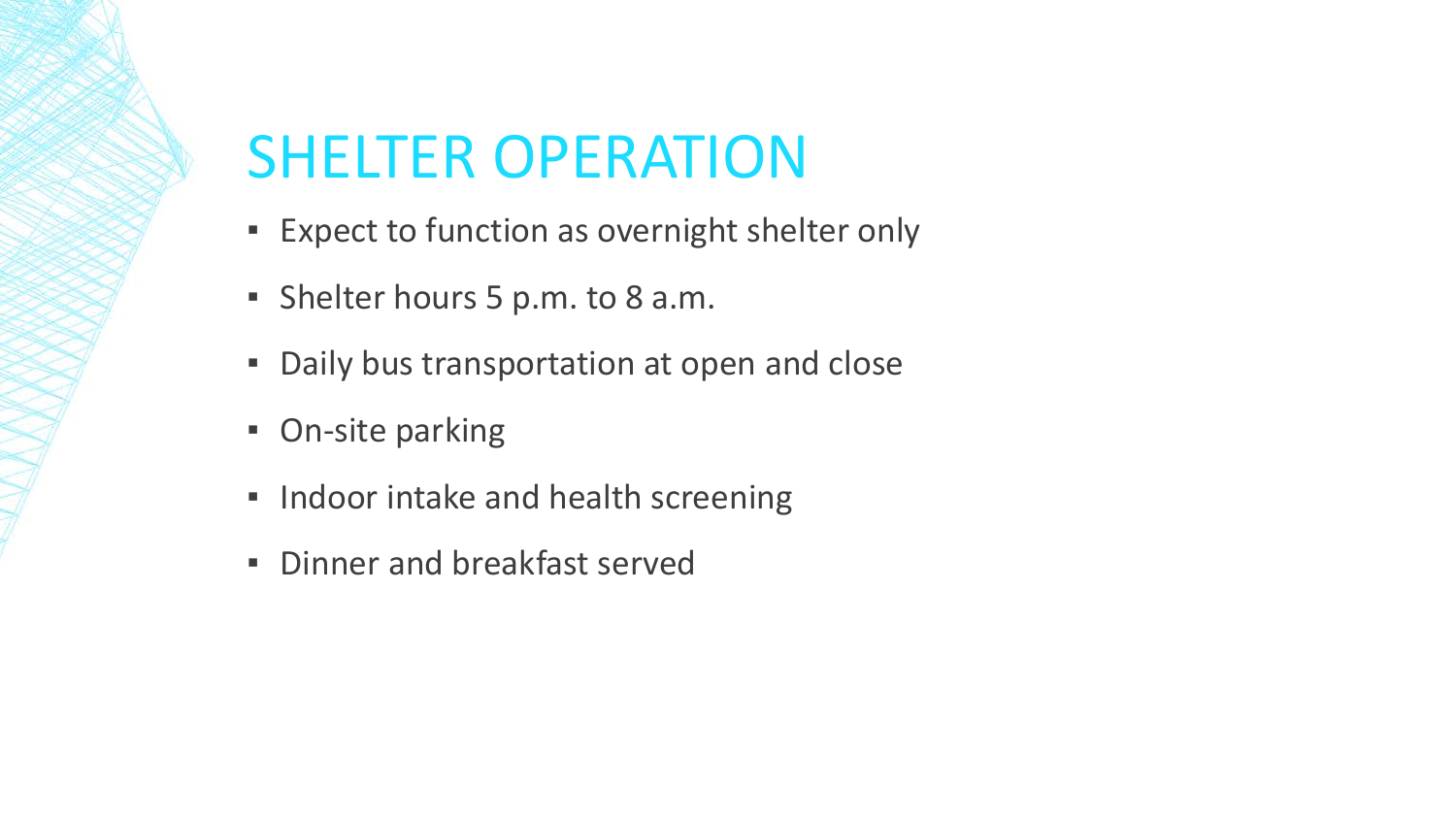# CITY CONTACTS

- **·** Jim O'Keefe
	- **EX Community Development Division Director**
	- **·** [jokeefe@cityofmadison.com](mailto:jokeefe@cityofmadison.com)
	- 608 266-7851
- **E** Linette Rhodes
	- **EX Community Development Grants Supervisor**
	- **·** Irhodes@cityofmadison.com
	- 608 261-9240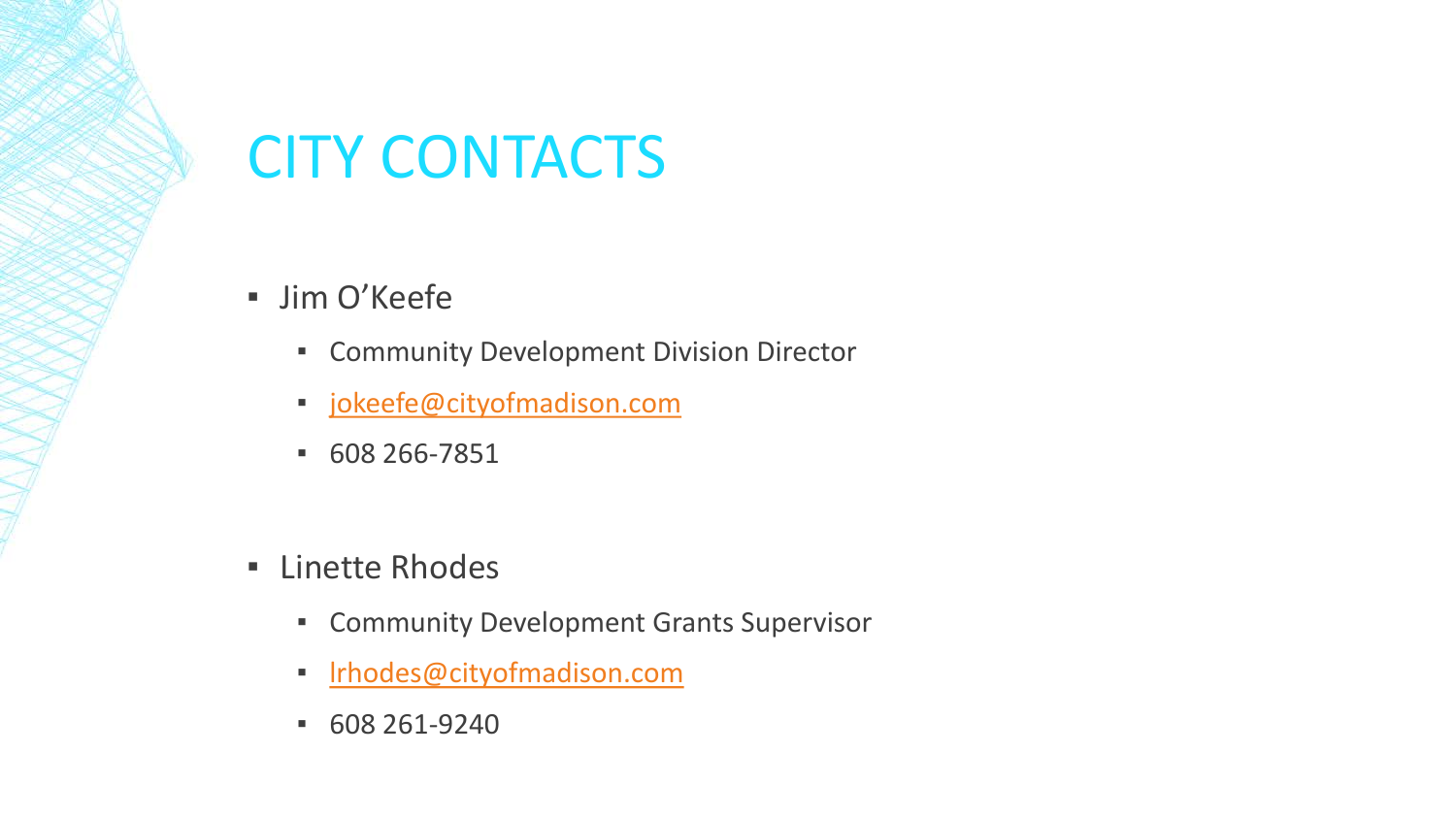

# PORCHLIGHT

FIRST STREET SHELTER COMMUNITY MEETING – 12/9/20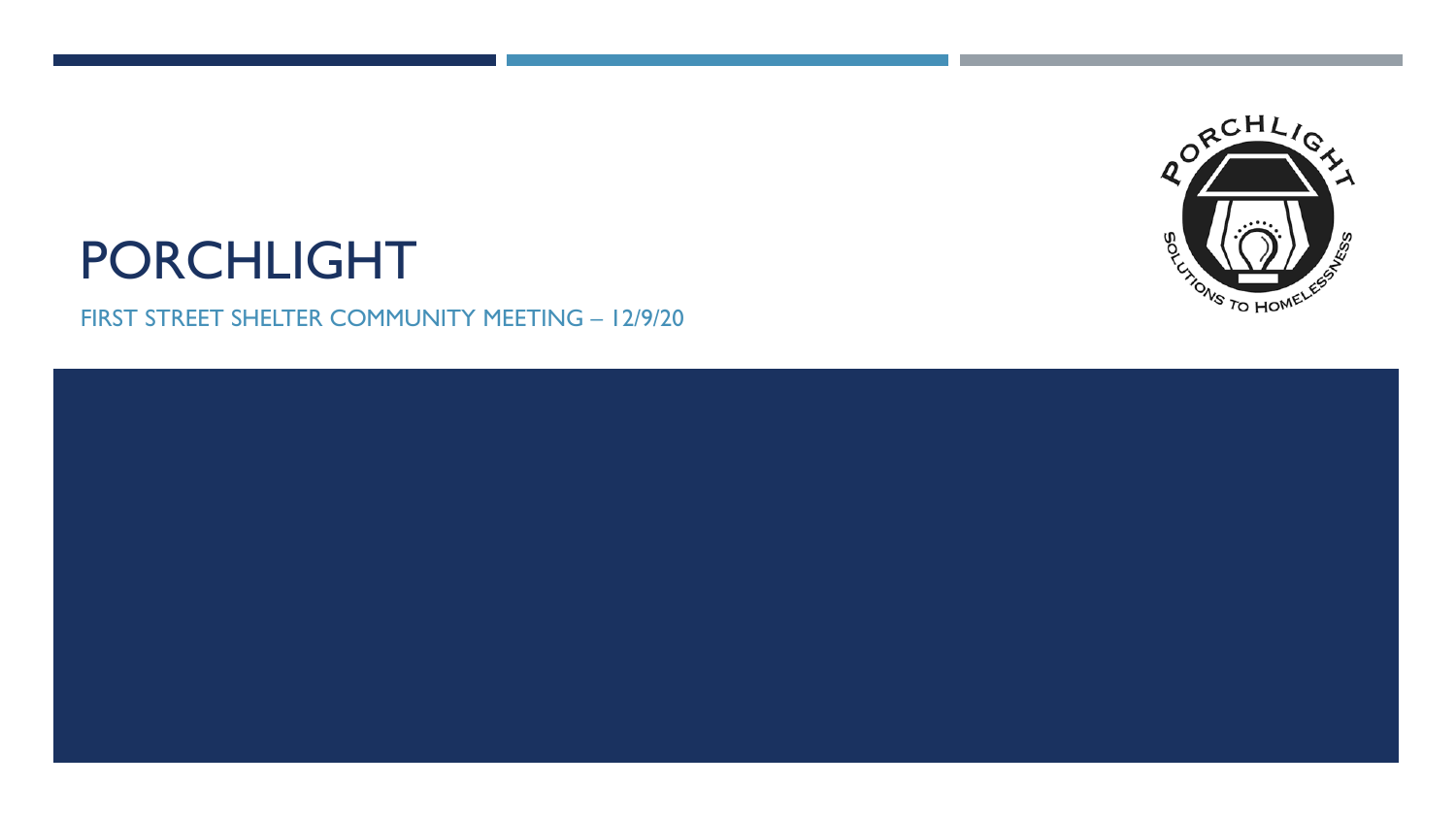

### PORCHLIGHT SERVICES

- **Eviction prevention program**
- **❖** Street outreach team
- Transitional program for Veterans
- ◆ Day shelter for individuals with mental illness
- Supportive employment program
- ◆ Over 350 units of low-income housing

◆ Men's Drop-In Shelter

– main provider of emergency overnight shelter for male-identified individuals in Dane County

\_\_\_\_\_\_\_\_\_\_\_\_\_\_\_\_\_\_\_\_\_\_\_\_\_\_\_\_\_\_\_\_\_\_\_\_\_\_\_\_\_









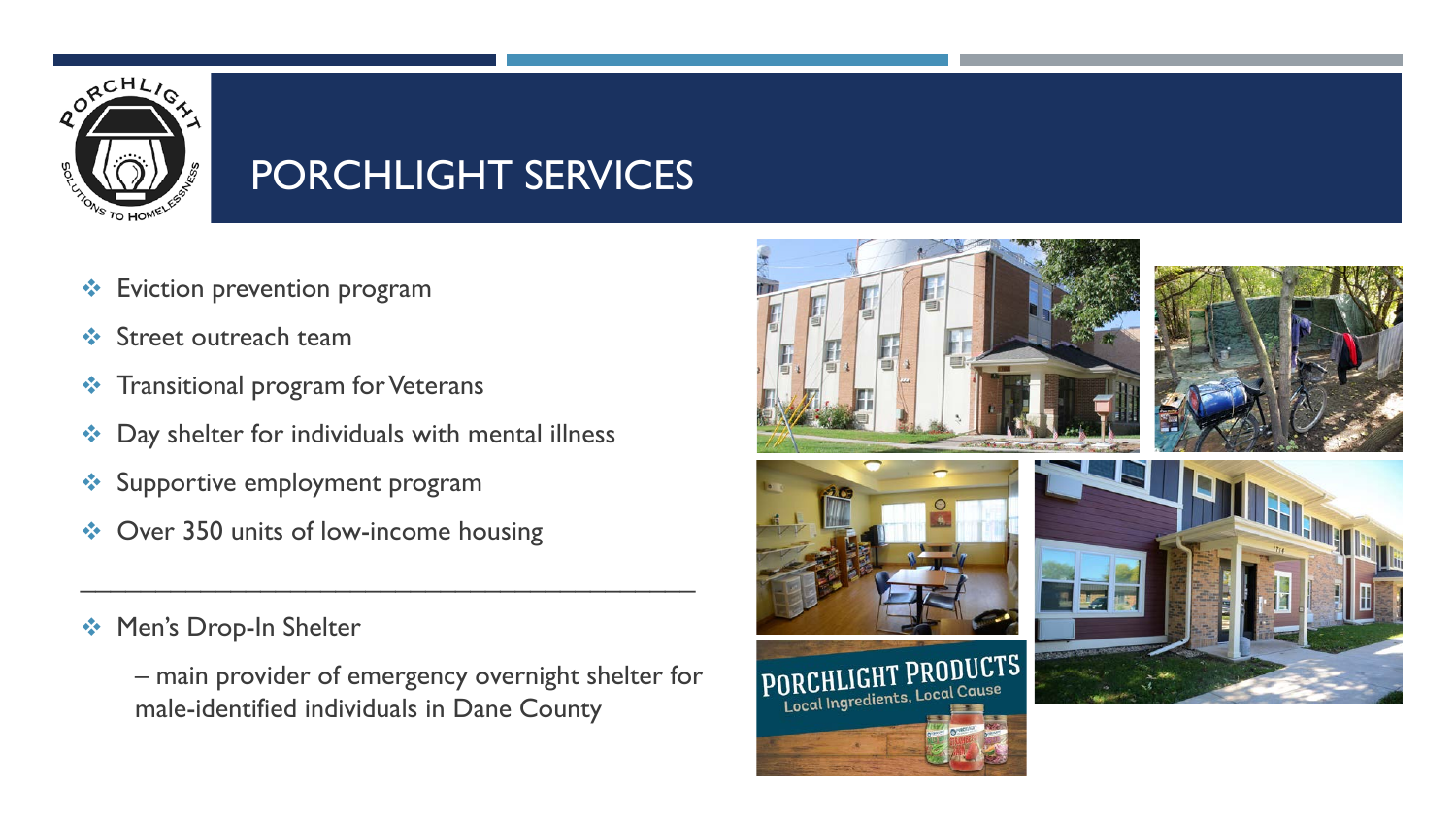

## MEN'S DROP-IN SHELTER (DIS)

- Started in winter 1984 at Grace Episcopal, remained in the basement at Grace Church until 2020
	- <sup>2nd</sup> space in the basement of St. John's Lutheran
	- <sup>3rd</sup> space in the basement of First United Methodist

\_\_\_\_\_\_\_\_\_\_\_\_\_\_\_\_\_\_\_\_\_\_\_\_\_\_\_\_\_\_\_\_\_\_\_\_\_\_\_\_\_\_\_\_

CDC Guidelines, Best Practices for Congregate Shelter

- Physical distancing
- **❖** Cleaning/sanitization
- $\div$  Emergency staffing plans





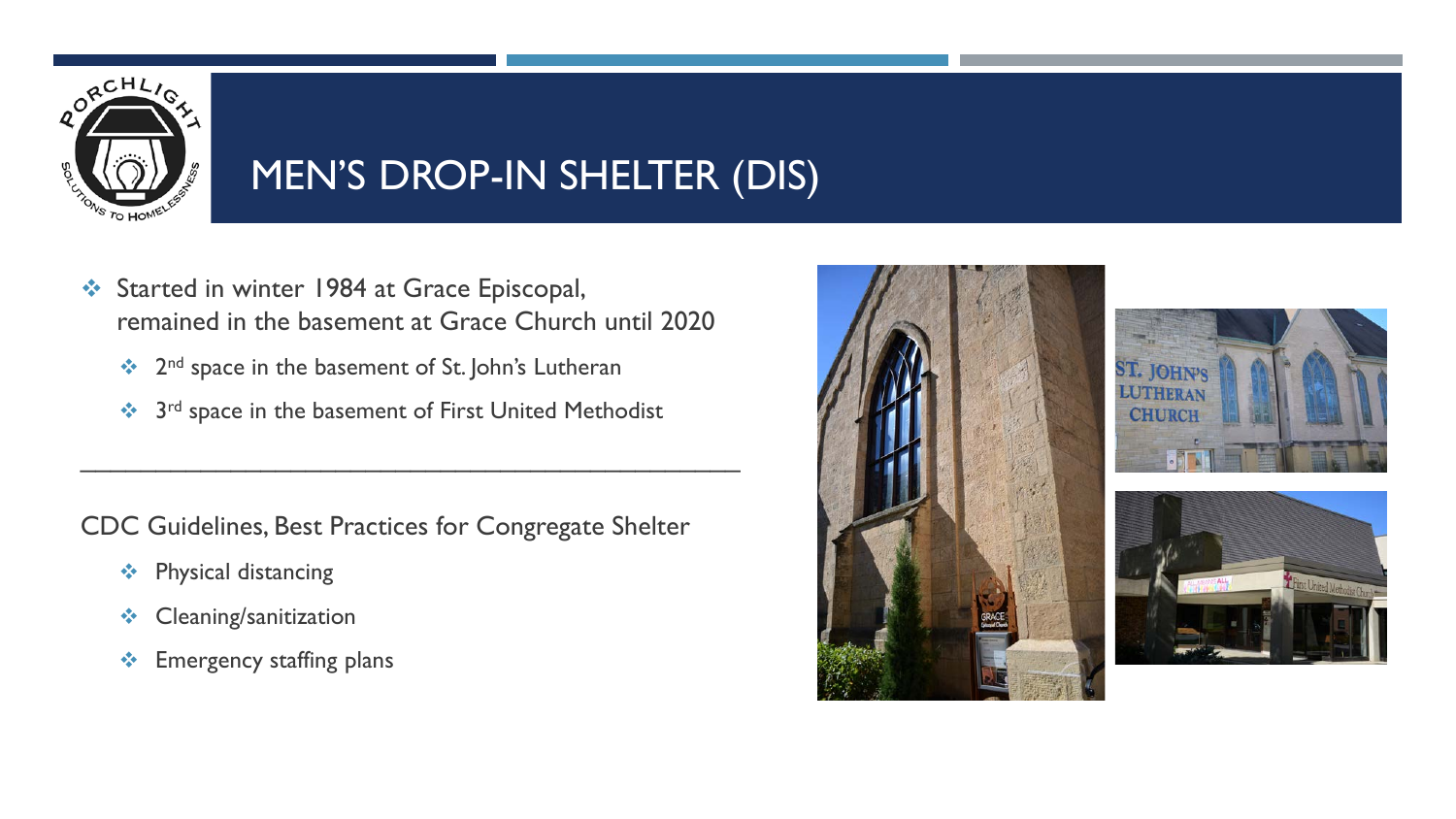

### SHELTER AT WARNER PARK

- ◆ Overwhelmingly positive experience for Porchlight
- Established a great working relationship with the North Side Police District
- ◆ Communicated biweekly with the area alders

Spaced cots 6 feet apart, promoted physical distancing

\_\_\_\_\_\_\_\_\_\_\_\_\_\_\_\_\_\_\_\_\_\_\_\_\_\_\_\_\_\_\_\_\_\_\_\_\_\_\_\_\_\_\_\_

- **Exemple 20 Cleaned the facility, laundered linens daily**
- ◆ Provided catered, individually packaged meals
- ❖ Consolidated staff into one location



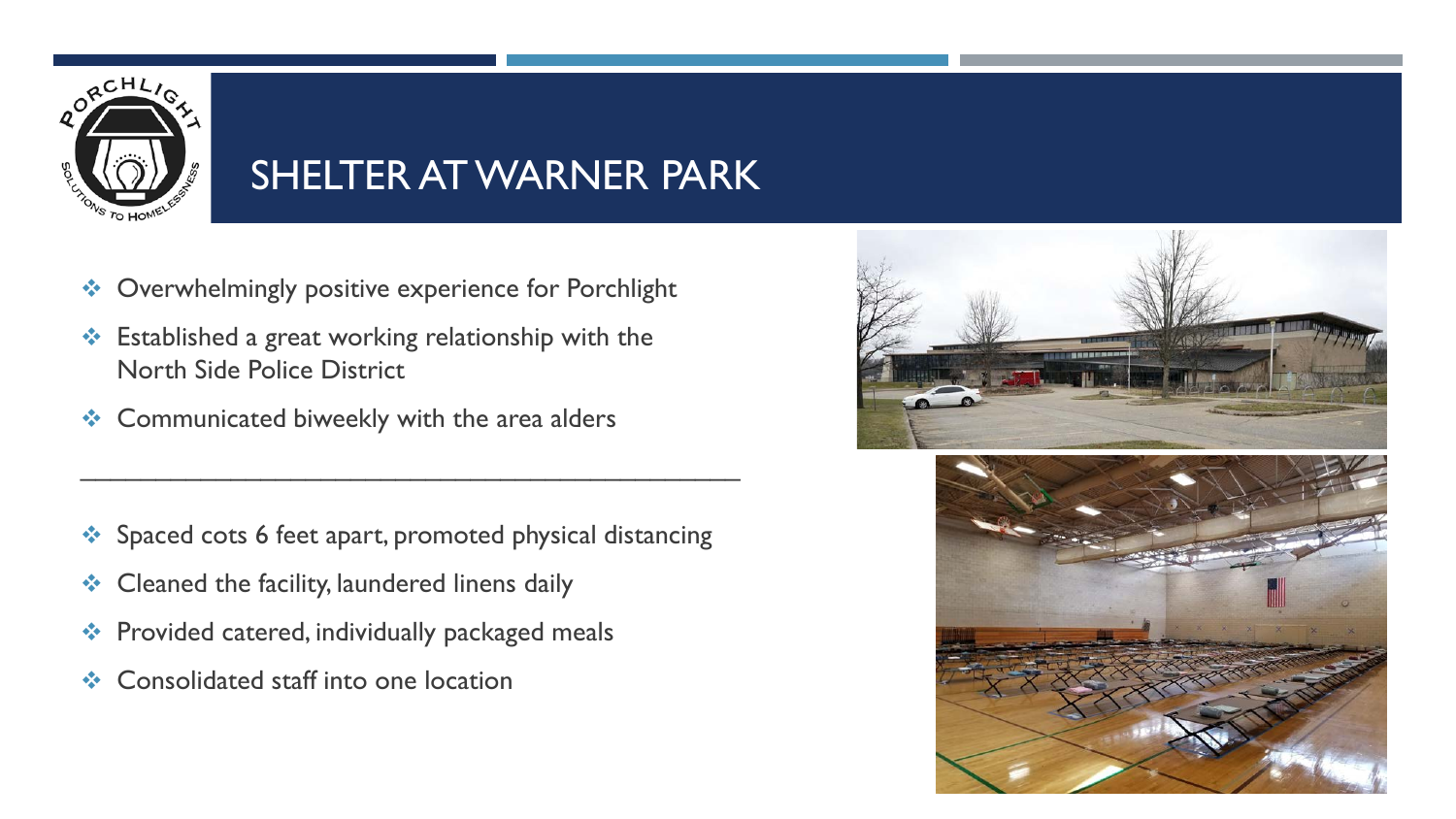

### SHELTER AT WARNER PARK

#### **Policy Changes**

- ◆ Paused enforcement of 90-day shelter limit
- $\cdot$  Increased access to individuals under influence of substances

\_\_\_\_\_\_\_\_\_\_\_\_\_\_\_\_\_\_\_\_\_\_\_\_\_\_\_\_\_\_\_\_\_\_\_\_\_\_\_\_\_\_\_\_

◆ Decreased length and frequency of suspensions

#### **New Staffing Pattern**

- $\div$  Health Assessment Coordinator
- ❖ Shelter Assistants
- Support Specialist
- **❖ Case Managers**



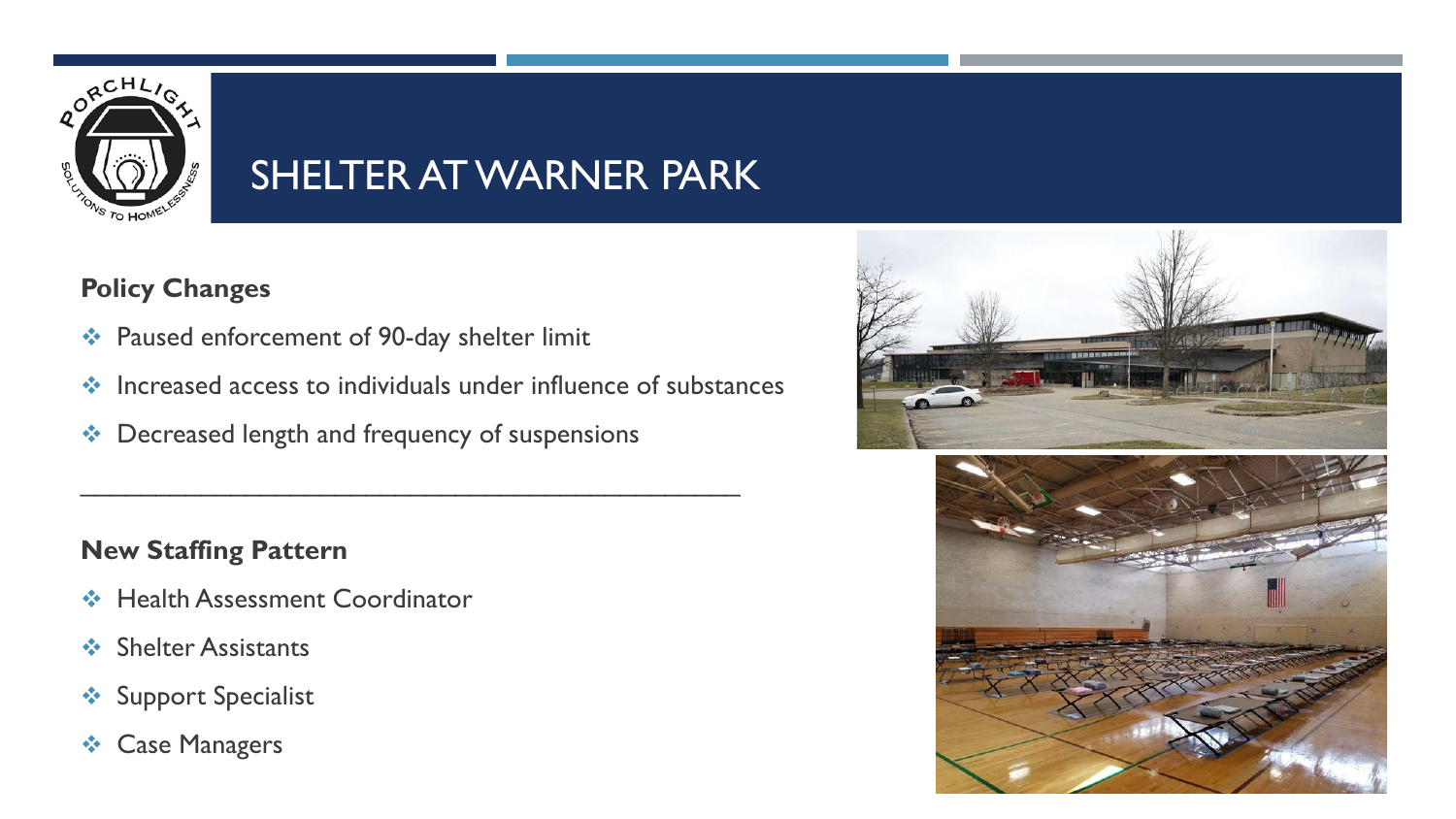

### SHELTER AT FIRST STREET

#### **What to Expect**

- ◆ 15-20 different staff members on-site throughout the week from approximately 3:30pm – 8:30am each day
- **♦ 80-200 guests per night**
- Guests arriving via car, shuttle, Metro bus, or on foot primarily during intake hours (5:00pm – 8:30pm, nightly)
	- Guests with jobs may arrive after hours with permission
	- $\triangleleft$  Guests may not leave the facility and return the same night
- Guests departing via car, shuttle, Metro bus, or on foot starting as early as 5:00am, until close at 8:00am
	- Majority of guests will arrive and depart on the shuttle

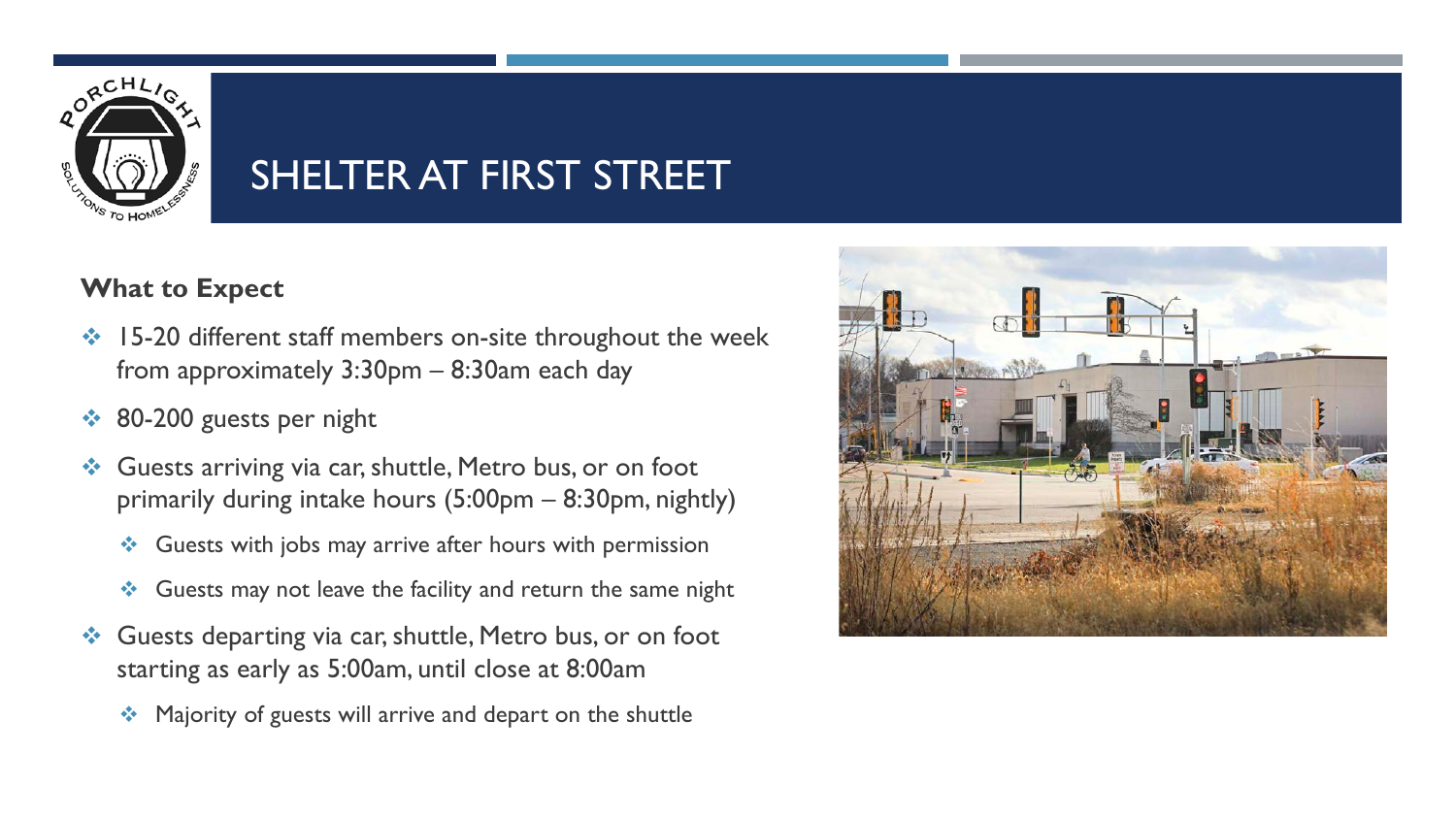

### SHELTER AT FIRST STREET

#### **What to Expect**

- ◆ Occasional emergency personnel
	- **❖** Medical attention
	- $\div$  Transport to detox
	- \* Removal from property in extreme cases
- Staff from other agencies/programs
	- ◆ Public Health & UnityPoint Health Meriter
	- Street outreach (Porchlight, CFC, MACH, FSSF, Tellurian)
	- **❖ VA Homeless Program**
	- **❖** UW MEDiC Program